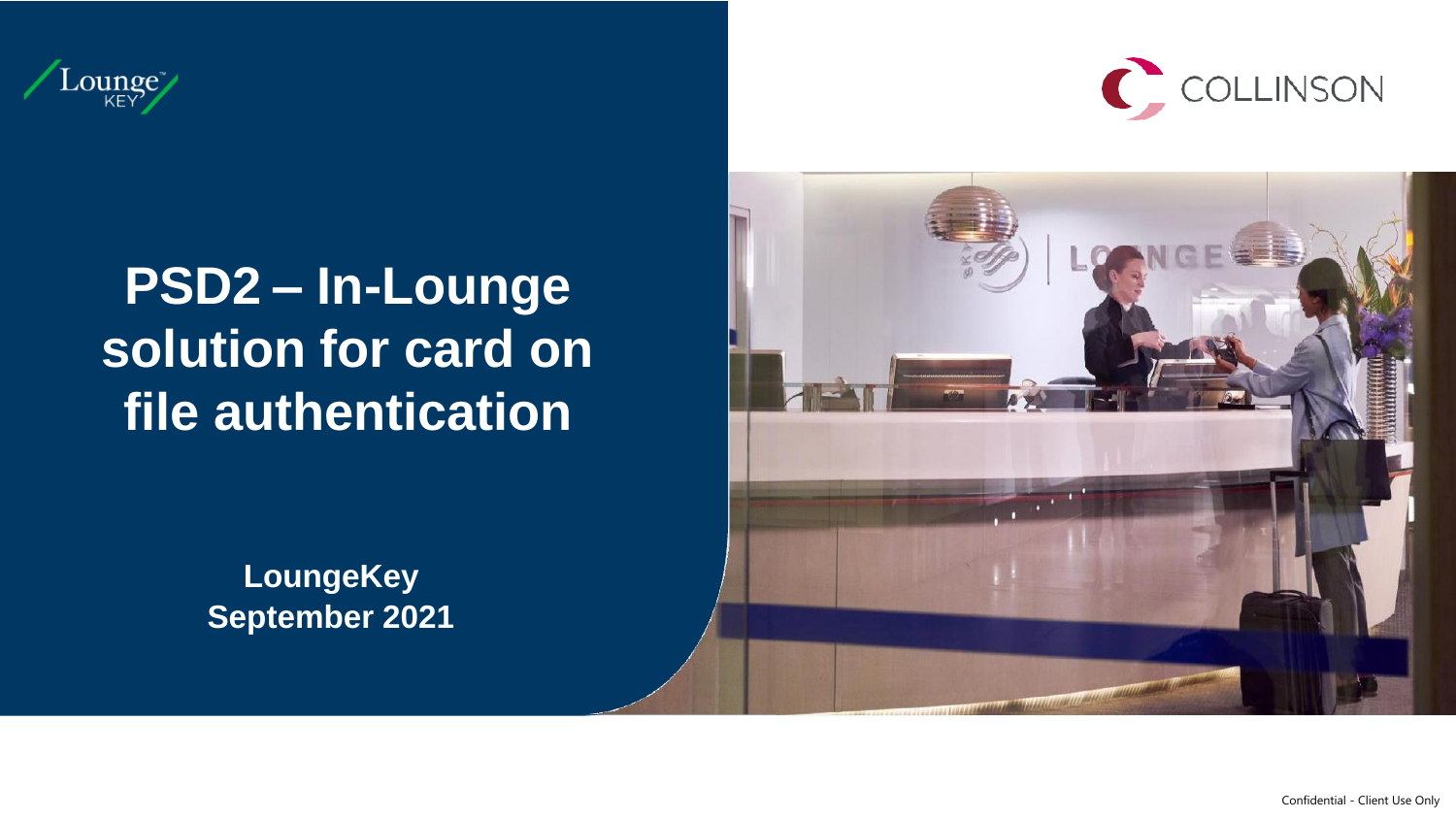# **This Pack Contains**

- **Introduction and Background**
- **In-Lounge Process**
- **Lounge Visit Customer Journey**
- **In-Lounge Customer Journey**
- **Plan and Timelines**
- **FAQs**
	- Issuer FAQs
	- Cardholder FAQs
	- Links to Cardholder FAQs (multiple languages)
- **Copy for Communication to Cardholders**



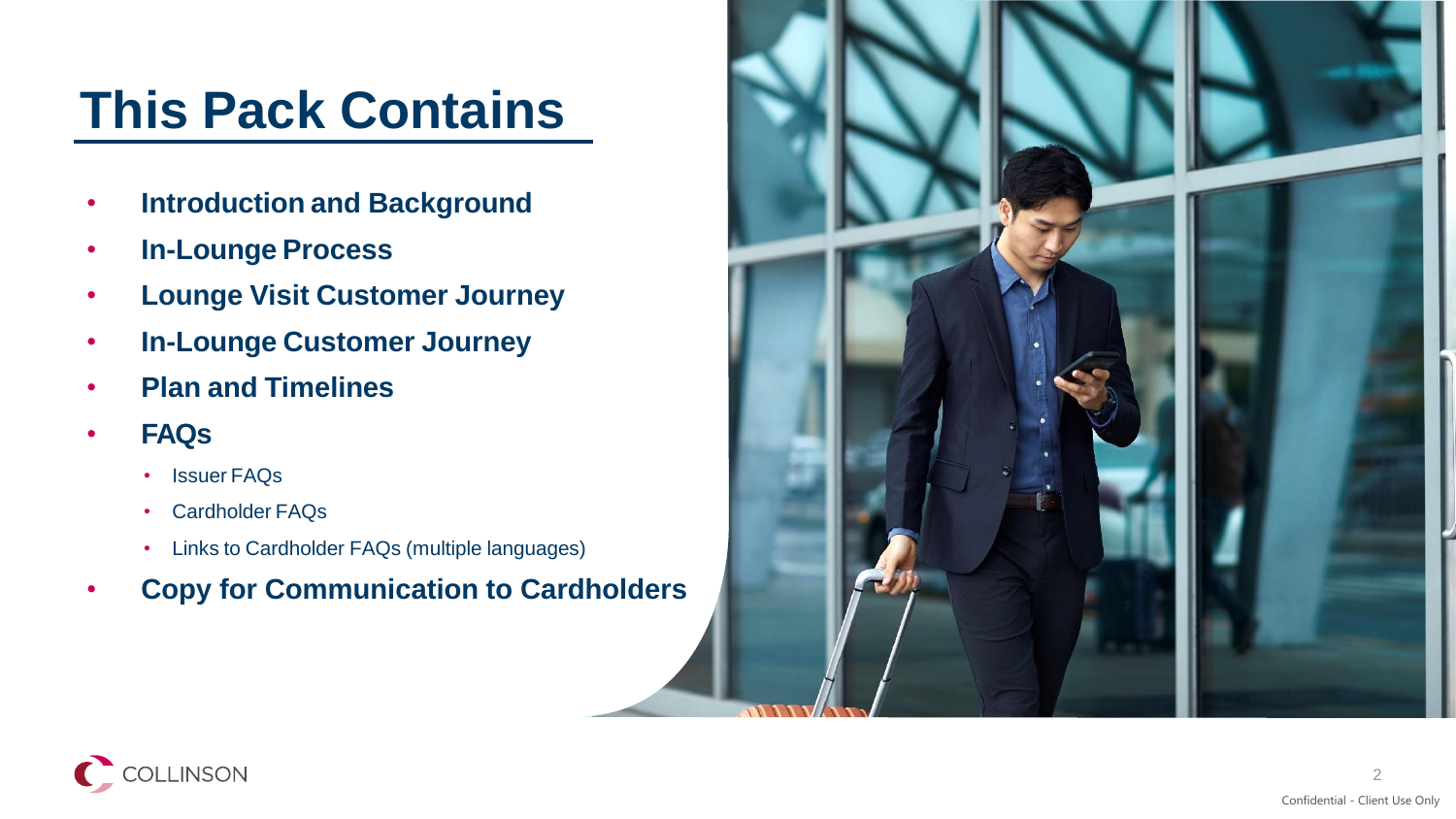# **Introduction and Background**

- The EU Payment Service 2 (or PSD2) requires Strong Customer Authentication (SCA) to be applied to certain e-commerce payments across Europe
- Access to our lounge network using a payment card, and the ability to bill cardholders directly using a card on file, are core USPs we provide you through LoungeKey today
- LoungeKey allows cardholders to walk up to lounges, where we perform checks on the card eligibility and card status through pre-authorisation or account verification checks. These checks are configured based on the issuer's preference
- We are changing acquirers and moving LoungeKey pre-authorisations back onto the e-commerce channel in November 2021, meaning many of these transactions will require SCA
- Our approach to achieving SCA, is to develop the customer journey on the lounge device to retain the core walk-up USP of payment card access, whilst developing the capability for issuers to trigger the transaction authentication using their preferred Two Factor Authentication (2FA) method
- SCA will be required the first time a transaction is processed for a lounge visit, and subsequently only when a payment card is reissued
- To minimise the volume of existing cardholders impacted we will be leveraging Grandfathering
- Phase 2 will include Collinson enabling SCA on web and app registration journeys for authenticated deals only
- Cardholders will have access to FAQ pages which will be available on LoungeKey web and app. It will also be displayed at lounge with QR code redirecting the cardholder to the FAQs

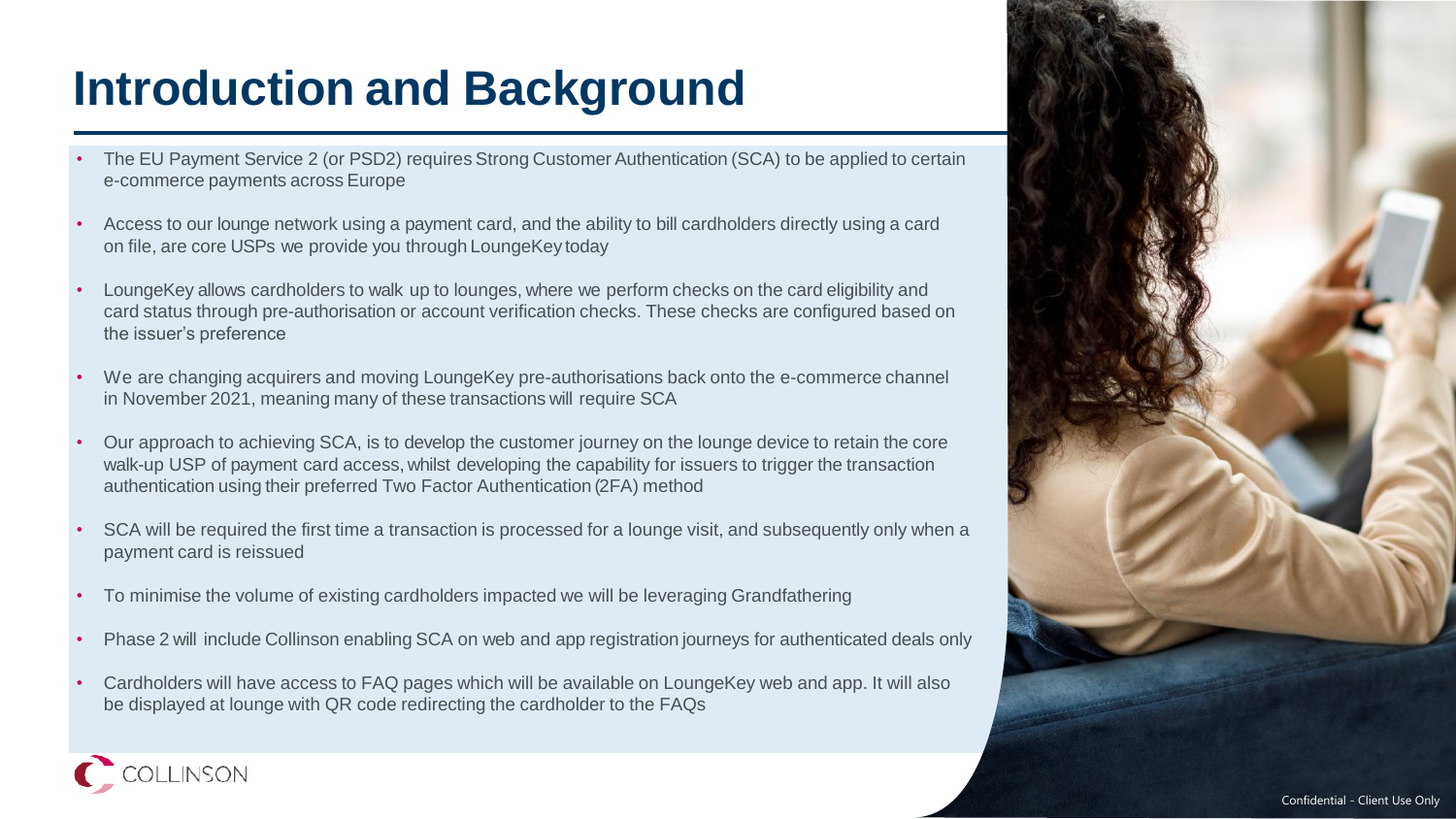# **In-Lounge Process**

## **What is Grandfathering?**

- Grandfathering has been established to bring existing cardholders with whom we have a relationship, into the new PSD2 transaction framework without requiring them to undergo **SCA**
- Where a cardholder has visited a lounge or registered online within the last 12 - 24 months, we will attempt to grandfather the payment card we store, from 4 October 2021
- We will send a zero-value account verification check for your approval
- Approved cardholders will not be required to authenticate their payment card that we have on file, at lounge
- Where we have not attempted Grandfathering or where Grandfathering requests are declined, cardholders will need to go through the in-lounge solution on the lounge entry device

## **In-Lounge Authentication**

- Where there is pre-authorisation or a charge due to the cardholder, the cardholder will need to authenticate their payment card
- This authentication will only be required once for the validity period of the eligible payment card. Any reissued cards will need to be authenticated in the same way
- The cardholder will need to present their physical payment card to lounge staff to be swiped, however the process for entry will require the cardholder to enter additional information including their payment card security code
- Once completed, the cardholder must successfully complete the SCA process

Mandatory fields have been selected to ensure the most streamlined customer experience and globally consistent solution. As a result, the cardholder will be required to provide their postal code and country details during this initial process. Post go-live, we'll be monitoring transaction data to understand where the process can be optimised.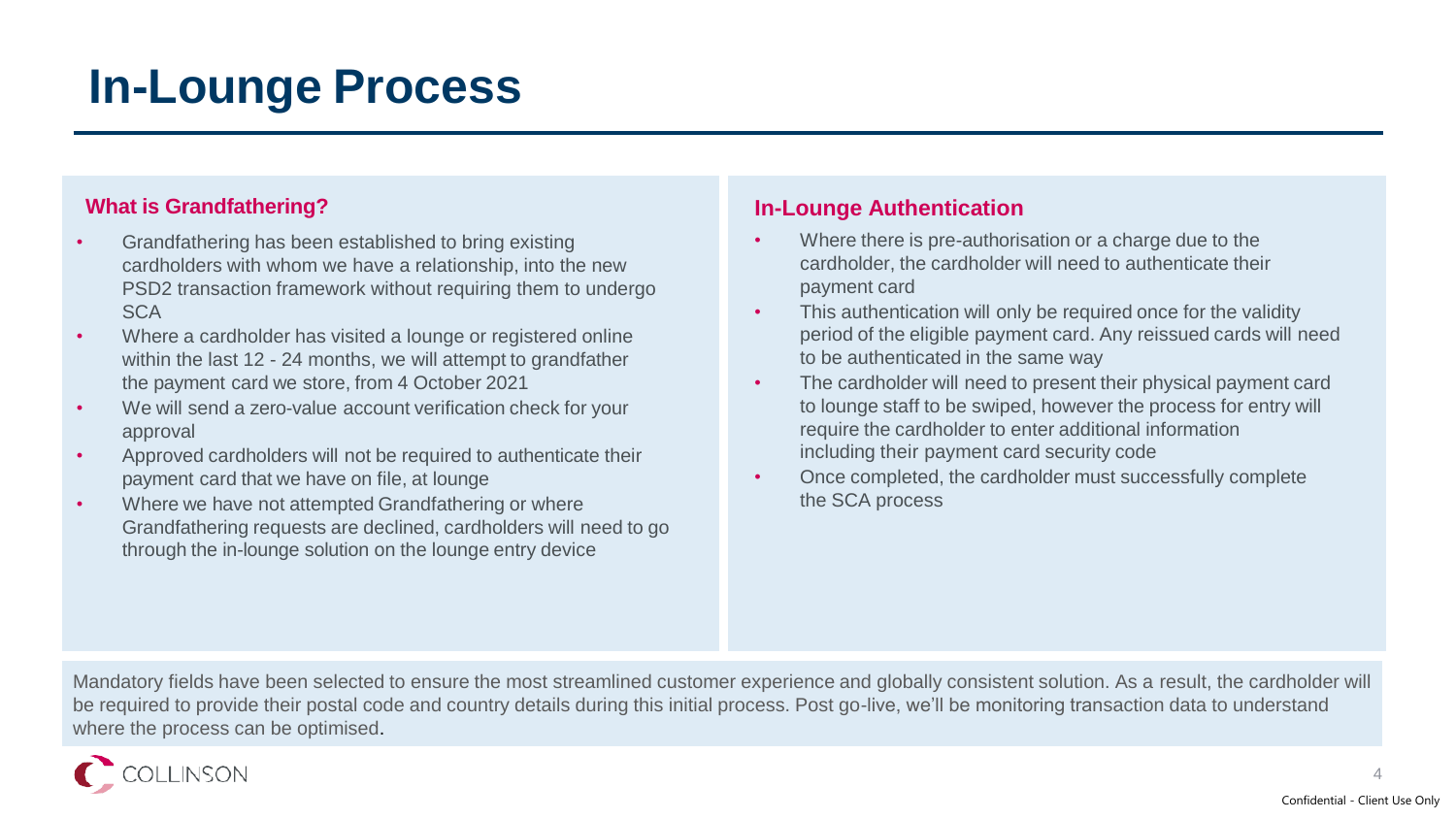# **Lounge Visit Customer Journey**

 $\left( \mathfrak{D}\right)$ 



### **Identification**

The cardholder visits the lounge and presents their payment card along with their boarding pass to the lounge staff. The payment card is swiped on the lounge device to validate access and the cardholder is asked to confirm any guests



C COLLINSON



 $\mathcal{A}$ 

### **Authenticate**

If the cardholder hasn't previously completed Strong Customer Authentication for the payment card presented and a pre-auth is required or the cardholder needs to pay for their visit, the lounge device will prompt the cardholder to complete Strong Customer Authentication. The cardholder will be required to input security CVV/CVC code (3 digits on the reverse of the card) and billing country/postcode. Further information may be required by the issuer's authentication method. If SCA is successful, the lounge device will show confirmation on the final screen.

Step triggered automatically (dependent on scenarios outlined).

# **Enter lounge**

The cardholder signs the device (or lounge staff enter their flight number) to confirm their visit. Following this, they are admitted to the lounge

 $\mathcal{A}$ 

**Payment**

Within 3-5 working days, the cardholder will be charged (using payment card details input) for any visits that are not part of their entitlement

**Visit History** The cardholder can then view their lounge visit, including their charges, in their visit history via their account

 $\mathbf{H}$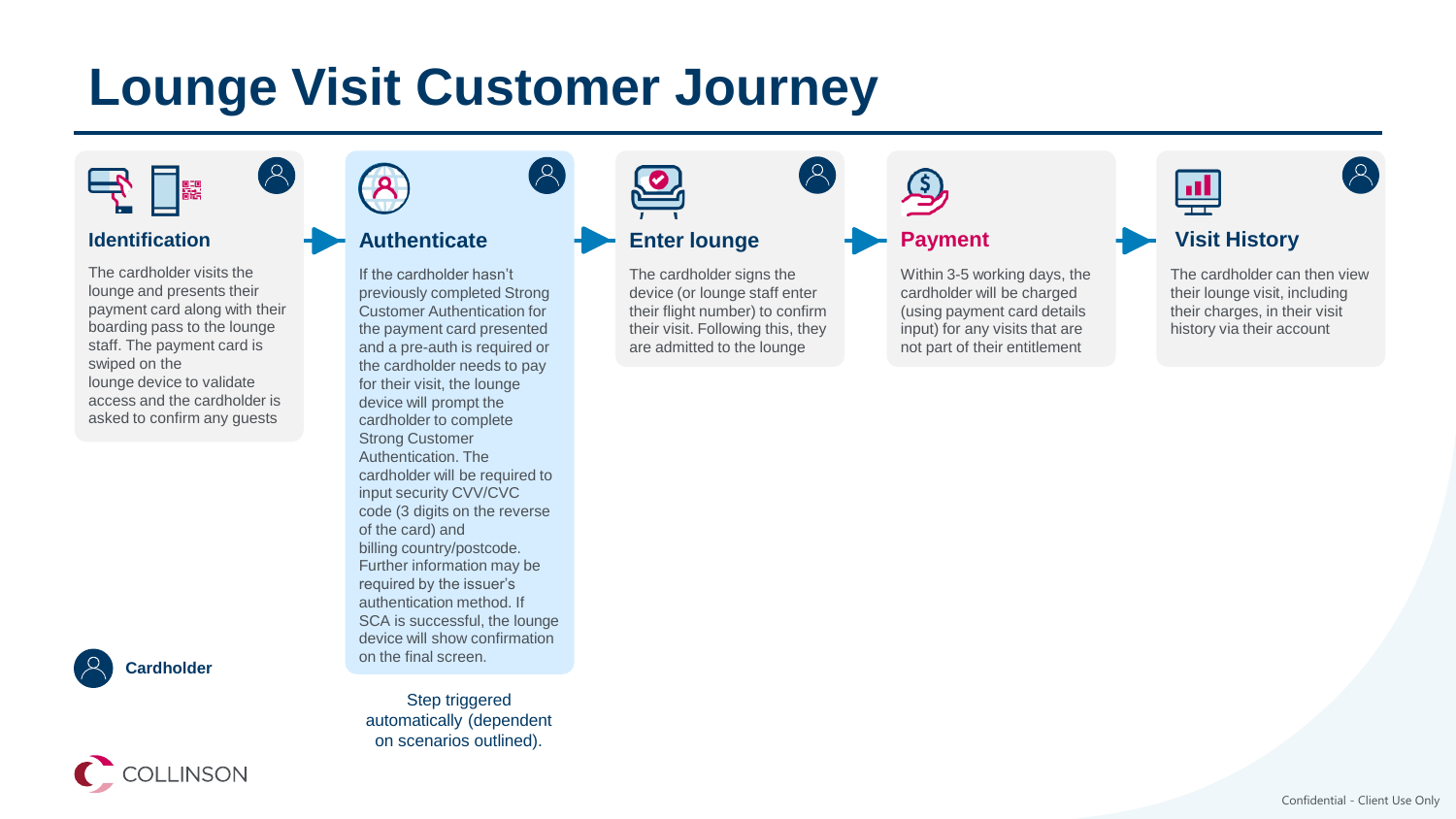## **Illustrative In-Lounge Customer Journey (Lounge Device Journey)**



**Authentication process** controlled by issuers.

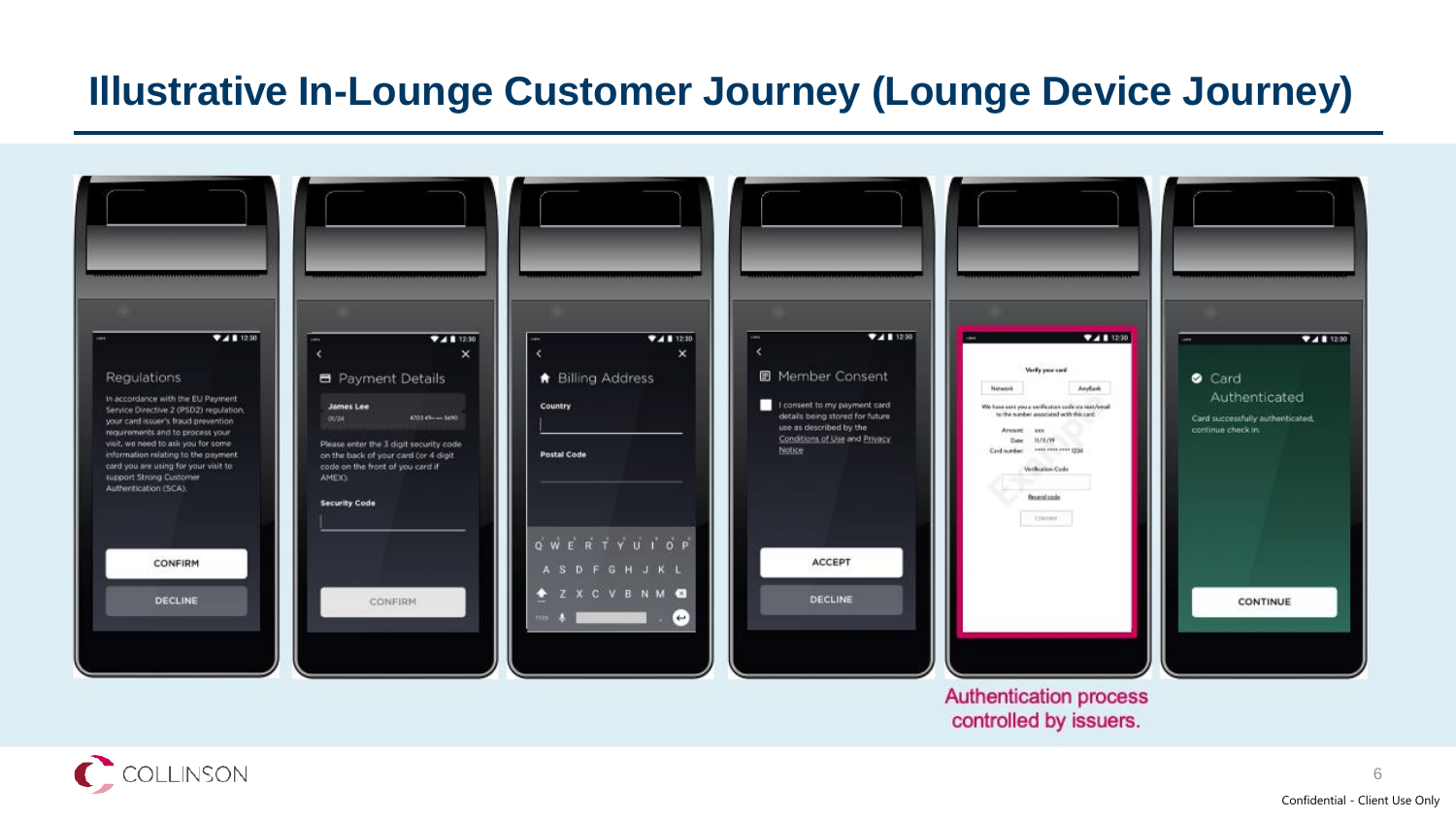# **SCA on Lounge Device Deployment Plan**

| <b>Pilot</b>                      | <b>Wave 1</b>                                                                                                                                                                        | <b>Wave 2</b>                                                                              |
|-----------------------------------|--------------------------------------------------------------------------------------------------------------------------------------------------------------------------------------|--------------------------------------------------------------------------------------------|
| 1st Nov - 19th Nov 2021           | 22nd Nov - 17th Dec 2021                                                                                                                                                             | 17th Jan - 14th March 2022                                                                 |
| Germany<br>Ireland<br>Netherlands | Belgium<br><b>Bulgaria</b><br>Croatia<br>France<br>Gibraltar<br>Greece<br>Hungary<br>Italy<br>Latvia<br>Luxembourg<br>Malta<br>Poland<br>Portugal<br>Romania<br>Slovakia<br>Slovenia | <b>Czech Republic</b><br>Spain<br>United Kingdom<br>Denmark<br>Finland<br>Norway<br>Sweden |

Intended deployment plan is by country of issue and applies to any applicable visit that your cardholder may make globally. Plan subject to change depending on market travel restrictions.

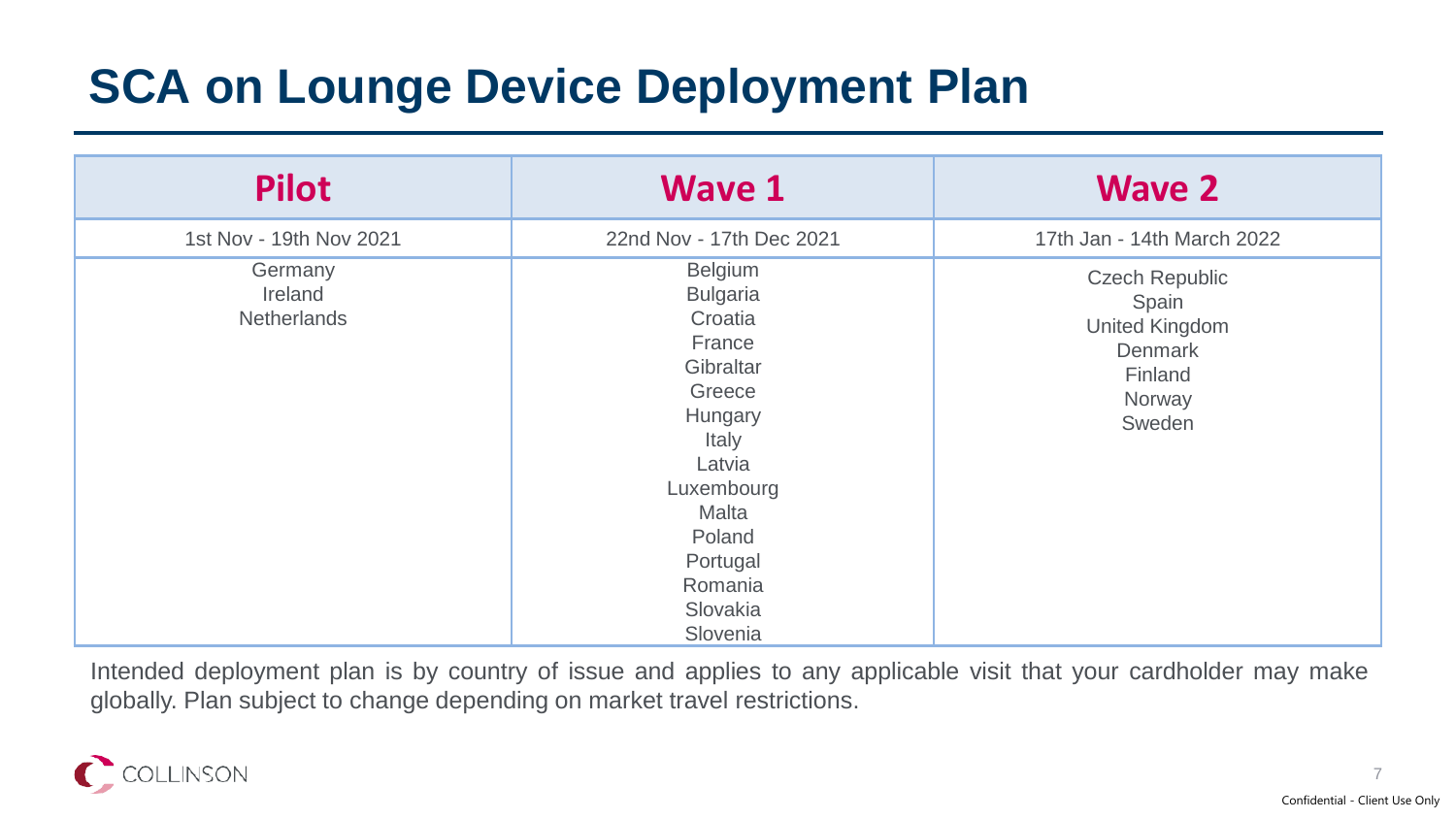# **Frequently Asked Questions (FAQs)**

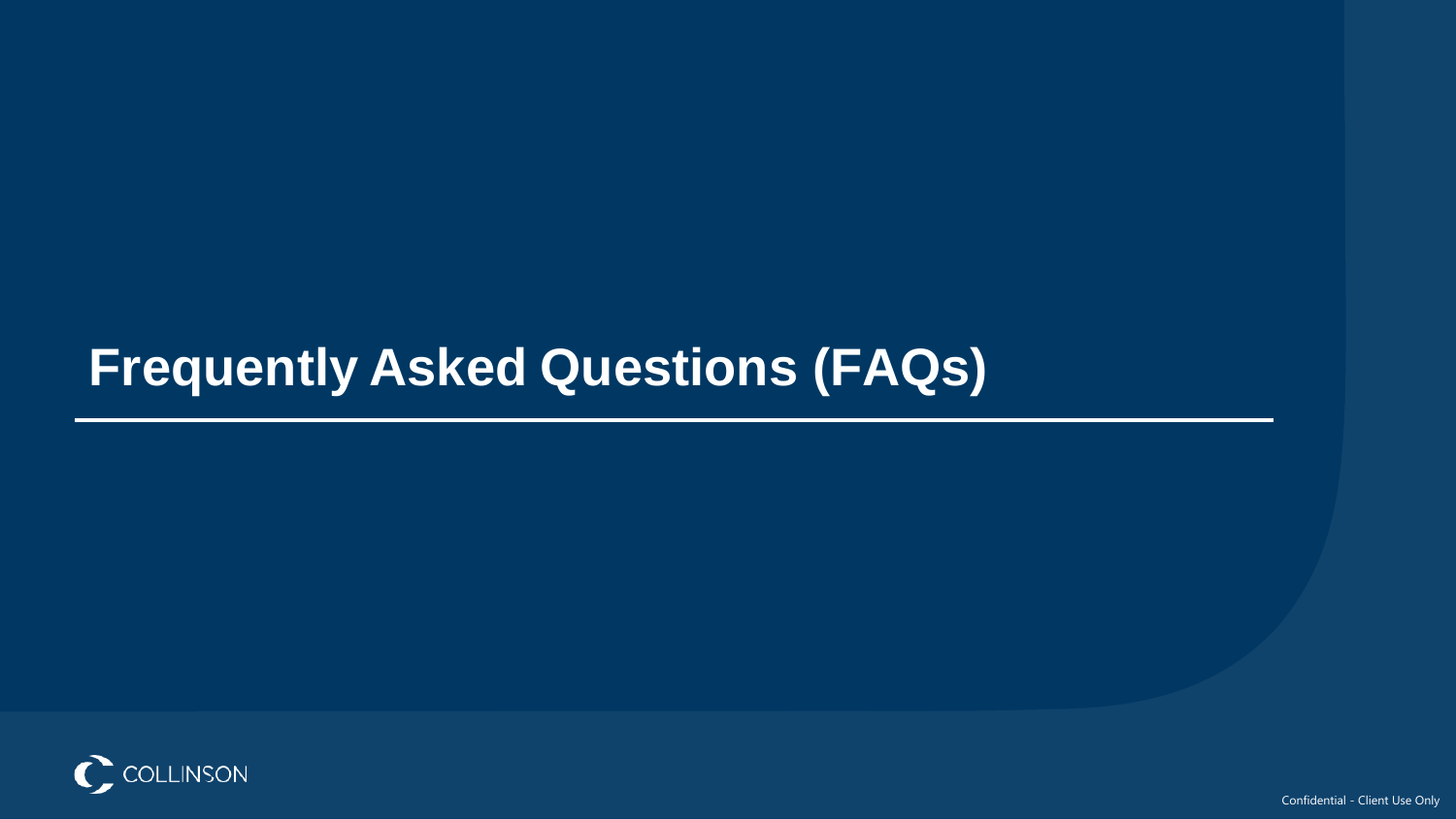

#### **In what scenarios will cardholders go through the Strong Customer Authentication (SCA)?**

If the issuer deal is set up with pre-authorisation on visits then the cardholder will go through the SCA the first time they visit a lounge. If the issuer deal is set up without pre-authorisation the cardholder will only go through SCA when the visit fee is due to be charged to the cardholder and they haven't previously completed SCA. Deals exempt from SCA are those where no visit transactions are processed at all, i.e. all visits are invoiced to client and pre-authorisation is disabled on lounge visits.

#### **Will cardholders be able to enter a lounge without their physical card?**

All cardholders should be told to bring their physical payment card. Payment cards stored in digital wallets will not allow for this process to be completed. If the cardholder is on an authenticated deal type and presents their digital access token\*, they may still be able to complete the lounge device journey and access a lounge if they are able to provide the card expiry date and CVV number of the physical payment card that Collinson has on record.

#### **What if the card is unable to be read?**

If the in-lounge card validation is unable to be completed, the cardholder will be unable to access lounges.

#### **What if the cardholder fails the Strong Customer Authentication?**

If the in-lounge card validation is unable to be completed, the cardholder will be unable to access lounges.

#### **What happens when entry is first attempted with a digital access token?**

The cardholder must enter the details into the lounge device to complete the validation, including card and billing details. Having the physical card to hand is required.

#### **What happens if an existing cardholder gets a new payment card after authenticating?**

The cardholder will need to go through this process each time they are issued a new payment card to authenticate the payment card details.

*\* N.B. Digital Access Tokens are available as a cardholder benefit on selected authenticated programmes. If you want to discuss upgrading your programme to include digital access for your cardholders, please contact your Collinson Account Representative*

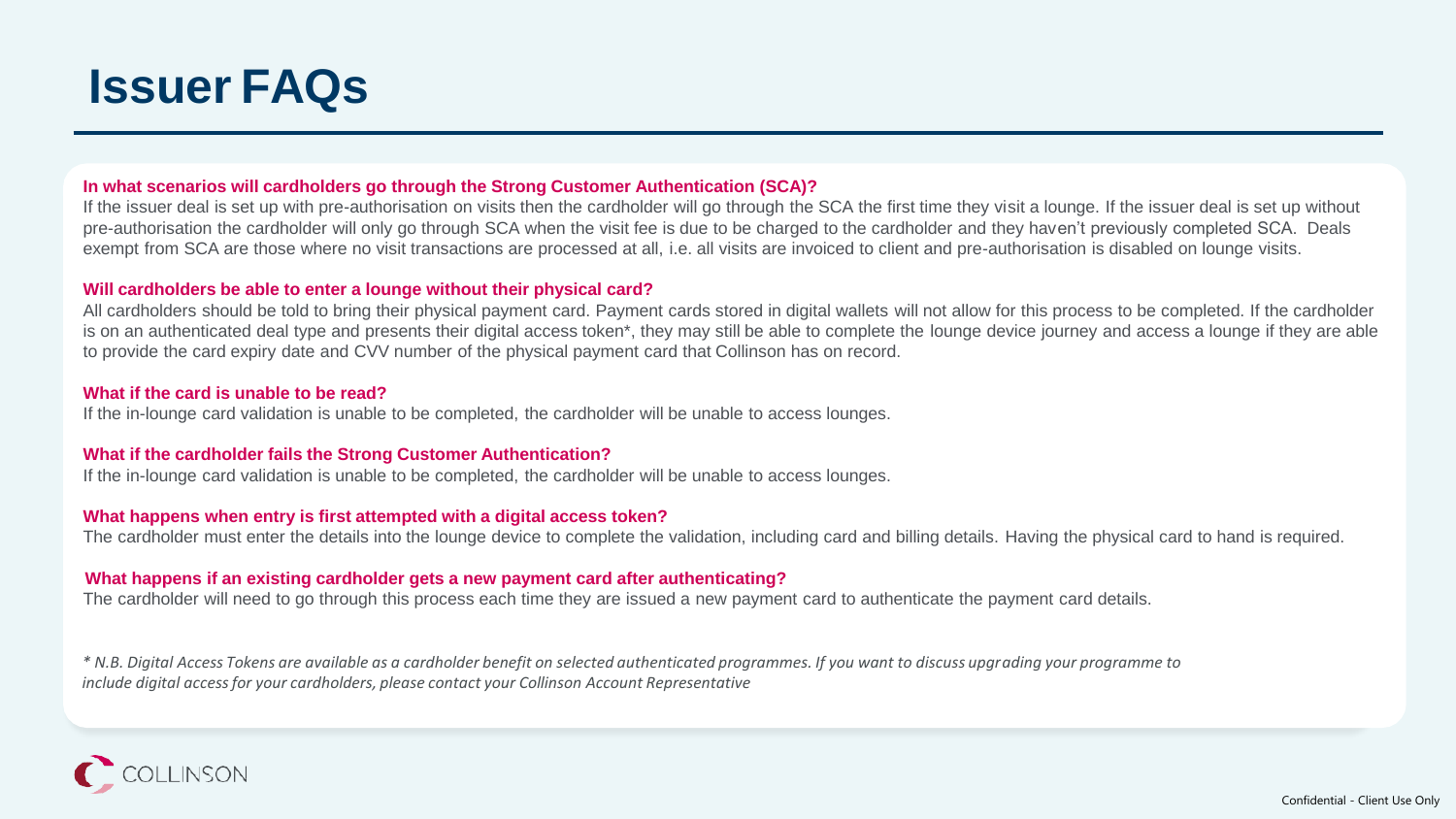# **Cardholder FAQs**

#### **What if I don't have my [payment card type] card with me?**

You may be unable to complete the entry process and will not be permitted access into the lounge. We strongly recommend that you carry your [payment card type] when you visit a lounge.

#### **What if my card is unable to be swiped?**

You will be unable to complete the entry process and will not be permitted into the lounge. If you have been denied access to the lounge because your card has not been recognised by the lounge device, please contact your card issuer.

#### **What if I don't have my phone to complete [two-factor authentication from bank]?**

If the in-lounge card validation is unable to be completed through your established security verification methods, you will be unable to access the lounge.

#### **Can I use my digital access token\* to get into the lounge?**

To enter the lounge, you may need your physical card to complete the in-lounge card validation process. Once you have completed the in-lounge authentication, you will be able to use your digital access token to enter, available in the LoungeKey app. LoungeKey recommends you carry your [payment card type] with you when visiting a lounge.

### **What if I receive a new [payment card type] card?**

You will need to go through this process each time you receive a new [payment card type] as you will need to validate your card details.

#### **Who do I contact if I am still unable to access a lounge?**

Please contact your card issuer or contact the **LoungeKey Customer Services team**.

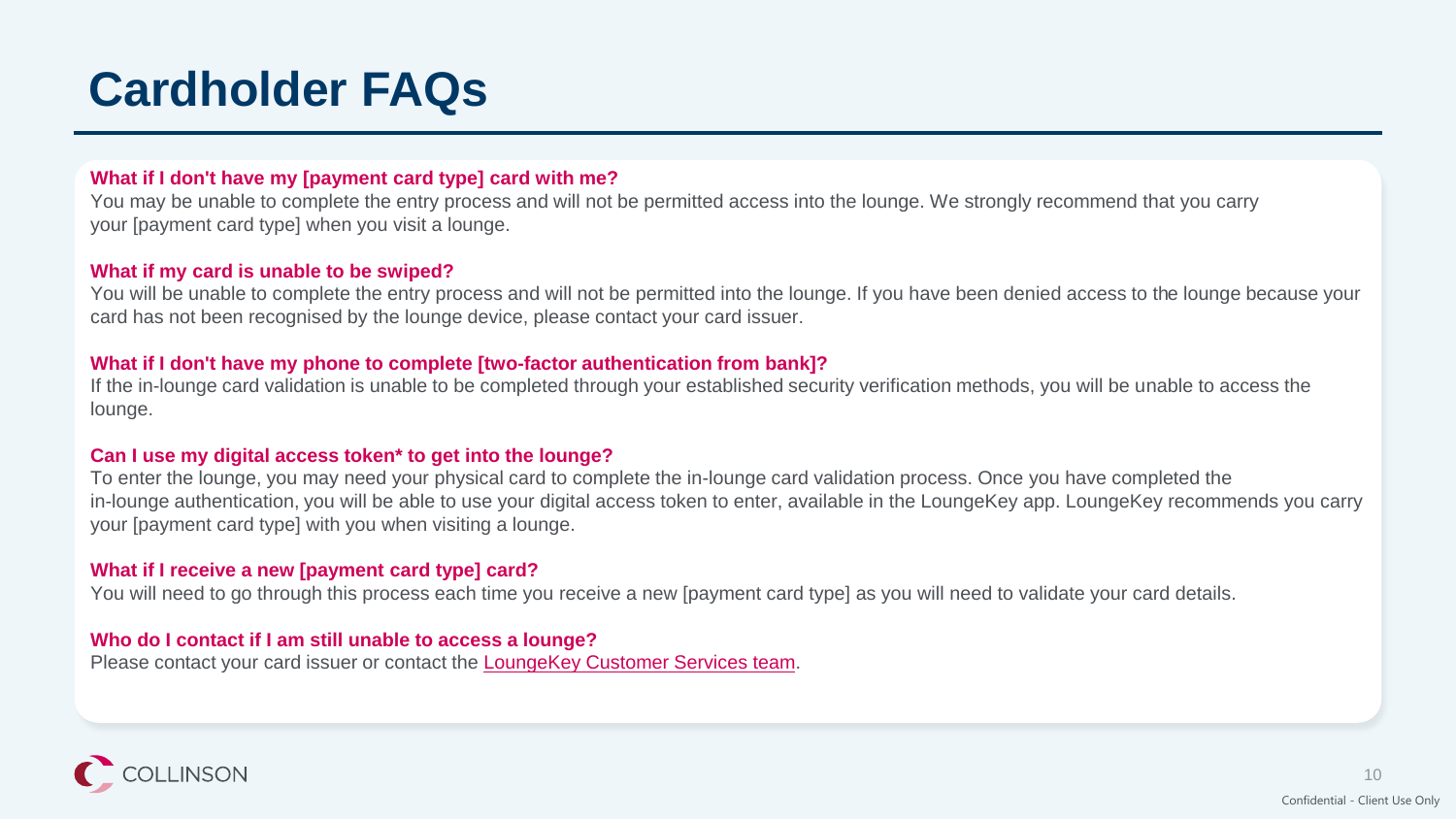

## **Member Facing Comms Plan**

**FAQs**

## **LoungeKey** In-Lounge Solution Consumer FAQs links

| Language                   | <b>URL</b>                                                                             |  |
|----------------------------|----------------------------------------------------------------------------------------|--|
| English                    | https://www.loungekey.com/en/in-lounge-solution-for-card-on-file-authentication-faq    |  |
| Arabic                     | https://www.loungekey.com/ar/in-lounge-solution-for-card-on-file-authentication-faq    |  |
| <b>Dutch</b>               | https://www.loungekey.com/nl/in-lounge-solution-for-card-on-file-authentication-faq    |  |
| French                     | https://www.loungekey.com/fr/in-lounge-solution-for-card-on-file-authentication-fag    |  |
| German                     | https://www.loungekey.com/de/in-lounge-solution-for-card-on-file-authentication-faq    |  |
| Indonesian                 | https://www.loungekey.com/id/in-lounge-solution-for-card-on-file-authentication-faq    |  |
| Italian                    | https://www.loungekey.com/it/in-lounge-solution-for-card-on-file-authentication-fag    |  |
| Japanese                   | https://www.loungekey.com/ja/in-lounge-solution-for-card-on-file-authentication-faq    |  |
| Korean                     | https://www.loungekey.com/ko/in-lounge-solution-for-card-on-file-authentication-fag    |  |
| Malaysia                   | https://www.loungekey.com/ms/in-lounge-solution-for-card-on-file-authentication-faq    |  |
| Polish                     | https://www.loungekey.com/pl/in-lounge-solution-for-card-on-file-authentication-faq    |  |
| Portuguese                 | https://www.loungekey.com/pt/in-lounge-solution-for-card-on-file-authentication-faq    |  |
| <b>Russian</b>             | https://www.loungekey.com/ru/in-lounge-solution-for-card-on-file-authentication-faq    |  |
| Simplified Chinese         | https://www.loungekey.com/zh-CN/in-lounge-solution-for-card-on-file-authentication-fag |  |
| Spanish                    | https://www.loungekey.com/es/in-lounge-solution-for-card-on-file-authentication-faq    |  |
| Thai                       | https://www.loungekey.com/th/in-lounge-solution-for-card-on-file-authentication-faq    |  |
| <b>Traditional Chinese</b> | https://www.loungekey.com/zh-HK/in-lounge-solution-for-card-on-file-authentication-faq |  |
| Turkish                    | https://www.loungekey.com/tr/in-lounge-solution-for-card-on-file-authentication-faq    |  |
| Ukrainian                  | https://www.loungekey.com/uk/in-lounge-solution-for-card-on-file-authentication-faq    |  |
| Vietnamese                 | https://www.loungekey.com/vi/in-lounge-solution-for-card-on-file-authentication-faq    |  |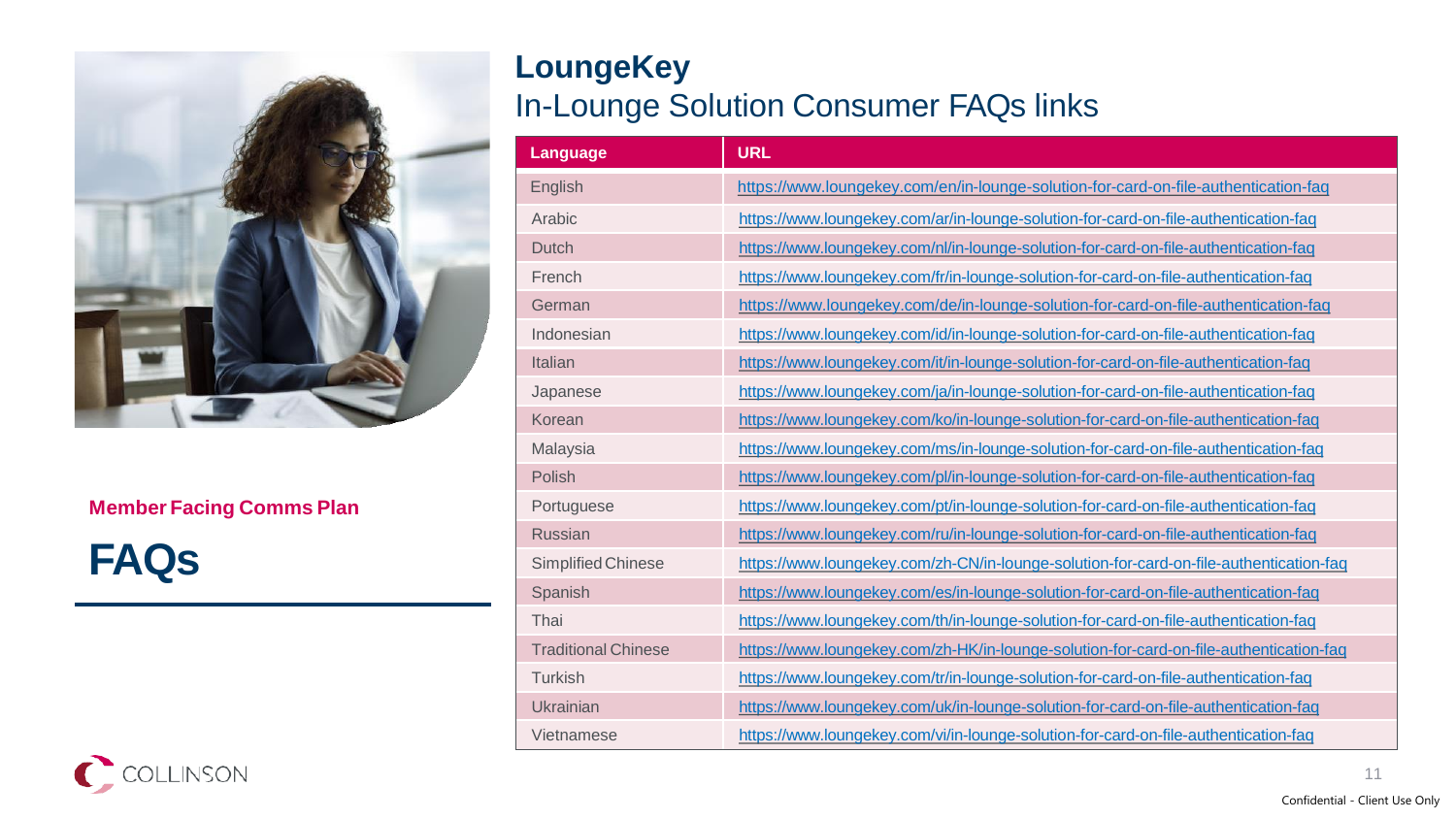# **Copy for Communications to Cardholders**

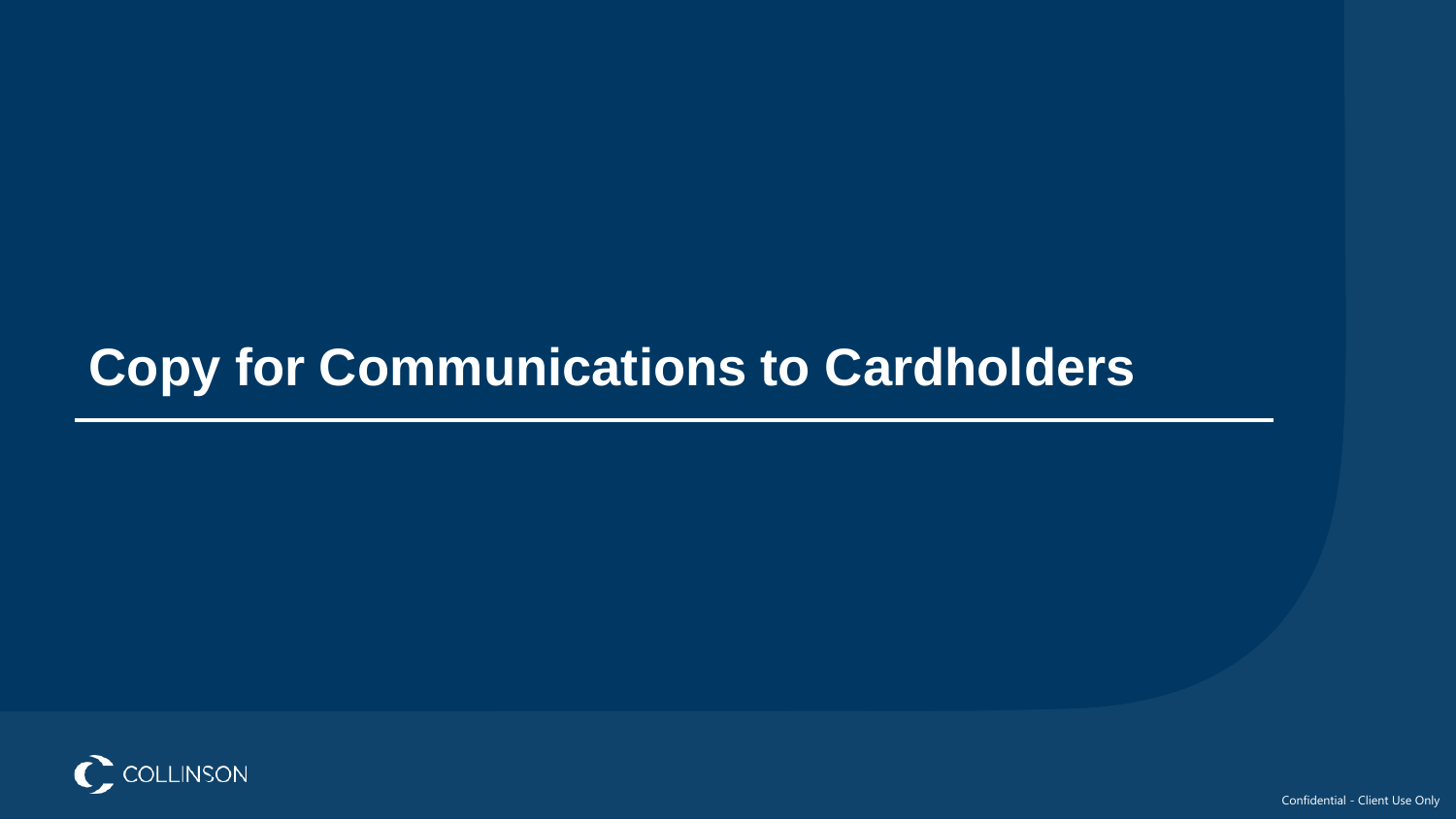

### **Member Facing Comms Plan**

# **Email and Letter**

### **Copy block for inclusion in direct communications to LK cardholders:**

#### Hi [Cardholder]

New regulations to help keep your accounts secure mean that LoungeKey now has additional security measures in place. After 1st November 2021, you may be required to authenticate your eligible [card type] payment card so will need to take this card to gain entry to a lounge. You may also be asked to authenticate when using a LoungeKey digital access token\*, so you must take your physical [card type] payment card with you. This will enable you to complete an in-lounge card validation.

Your card will be swiped and then you will need to enter your details, and card validation code. You will then receive a text or notification from your bank to complete your security check, so make sure you have your registered mobile phone with you.

Once you have done this you will be able to use your digital access token\* in the LoungeKey app for contactless entry during future visits.

If you get a new [card type] payment card at any point in the future, you will need to complete this physical card validation process when you next visit a lounge.

\* Digital Access Tokens are available as a cardholder benefit on selected authenticated programmes. If you want to discuss upgrading your programme to include digital access for your cardholders, please contact your Collinson Account Representative.

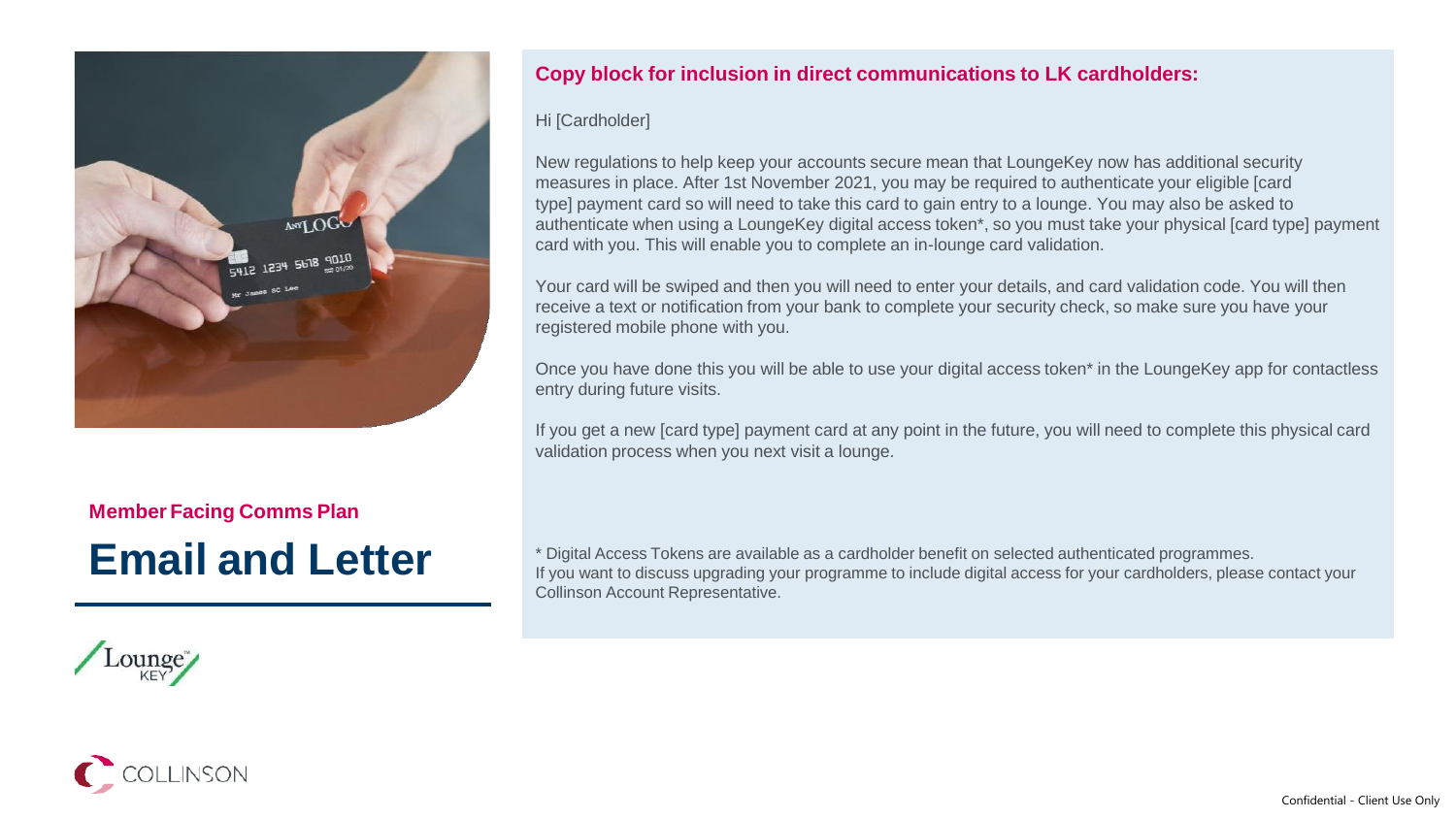

### **Member Facing Comms Plan**

# **Webpage**

**COLLINSON** 

Lounge

### **Copy block for inclusion on issuer webpages for cardholders: Below is copy to be included on benefits webpages for cardholders.**

After [1st November 2021], when you visit an airport lounge you must take your [payment card type] card.

There has been a change to how you use to your exclusive LoungeKey benefit due to changes in regulations. After 1st November 2021, you may be required to authenticate your eligible [card type] payment card. When visiting a lounge using either a payment card or a digital access token\* you may be required to authenticate your eligible payment card.

If required, at the lounge entry, you will need your payment card to be swiped, to enter additional details, and complete [security authentication/ 2-factor authentication from bank† ] (So make sure you have your registered mobile phone with you). Your visit will then be processed as normal.

Once you have completed the in-lounge card validation, you will be able to login and use the digital access token\* available in the LoungeKey app for contactless entry during future visits.

If you get a new [card type] payment card at any point in the future, you will need to complete this physical card validation process when you next visit a lounge.

For more information see [Insert appropriate language URL from list provided in following slide] or call the [Issuer Contact Centre Team] on [Phone number]

…

† Insert applicable term

\* Digital Access Tokens are available as a cardholder benefit on selected authenticated programmes. If you want to discuss upgrading your programme to include digital access for your cardholders, please contact your Collinson Account Representative.